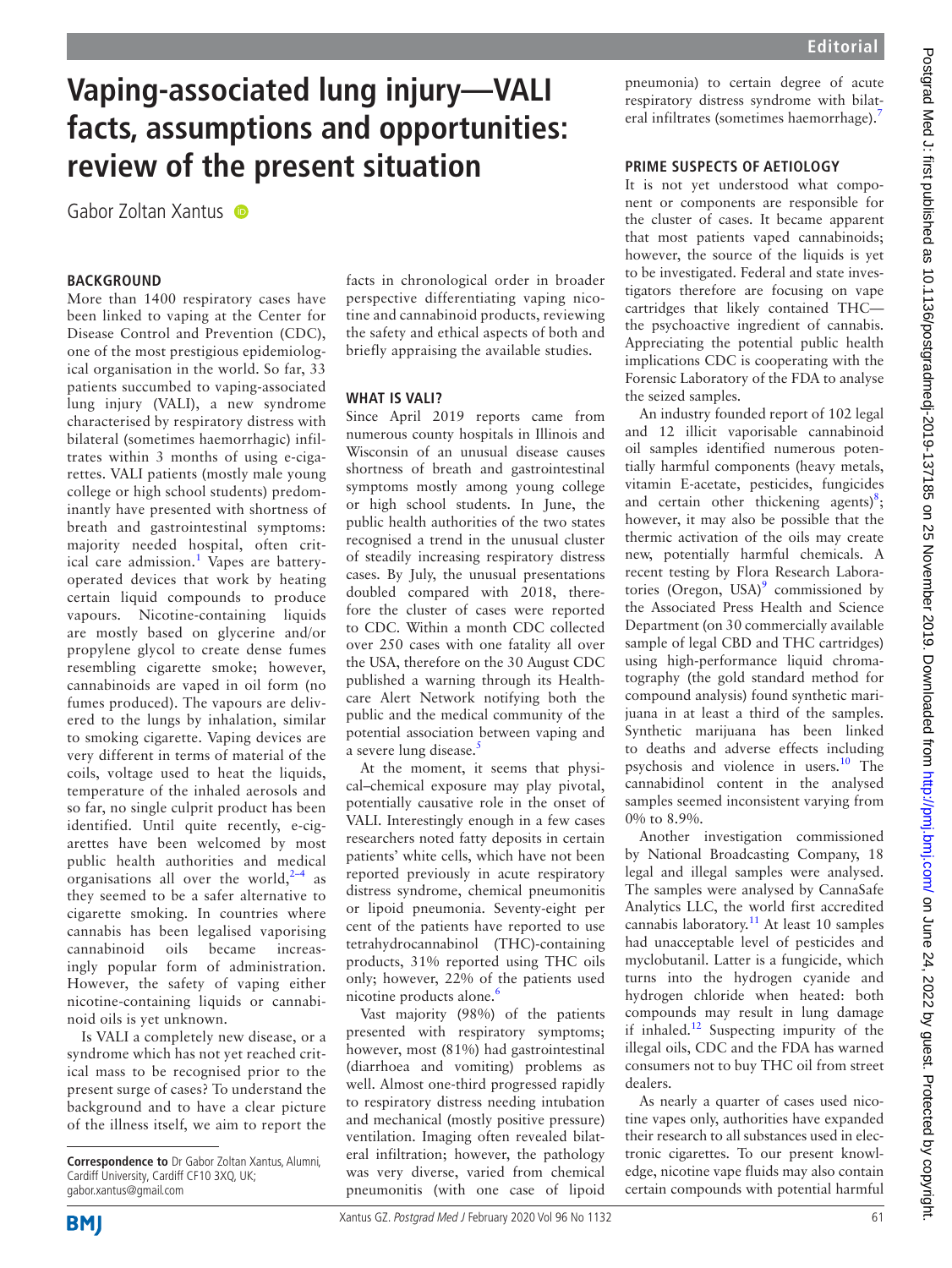properties (nicotine, carbonyl, benzene, toluene). Some of the otherwise approved flavours and thickening agents may also trigger to certain pathological changes in the airways; however, their clinical significance is yet unknown,<sup>13</sup> therefore CDC in its most recent recommendation advised to refrain from vaping in general.

Fatalities do not follow clear geographical pattern whether marijuana being legal or illegal: California (fully legal), Indiana (CBD only) and Minnesota (medicinally legal) reported 3 fatal outcomes, Oregon (fully legal), Kansas (fully legal), Georgia (CBD only) reported 2 deaths and 18 other states (mixed legal status) reported 1 lethal outcome.

# **SAFETY OF VAPING NICOTINEcontaining liquids**

A recent recommendation by Public Health England in February 2019 specifically recommended to make e-cigarettes more available to the public to help smoking  $c$ essation<sup>[14](#page-2-11)</sup> stating that 'Overall, England continues to take small progressive steps towards ensuring vaping remains an accessible and appealing alternative to smoking' and set up a task force to explore potential 'barriers to licensing and commercializing' of such products.

Vaping became increasingly popular in the USA, too. In 2018, the (nicotine) e-cigarette market was estimated to have reached US\$5.5billion while the whole legal tobacco market was roughly US\$125billion. FDA published clear rules 'clarifying tobacco products, drugs and/ or devices<sup> $15$ </sup>; however, a loophole in marketing and legislation allowed free advertising of e-cigarettes contrary to the promotion of cigarettes or other tobacco products. To date, at least three medicinally accepted products are marketed and await approval from the Centre for Drug Evaluation and Research of the Food and Drug Administration (FDA).

However, since 2017 prestigious professional bodies: the American Heart Association, the Australian Lung Foundation and the European Respiratory Society have seemed to be more conservative and announced reservation for the widespread and unregulated use of vaping.<sup>[16–18](#page-2-13)</sup> In September 2019, an in vitro study demonstrated decreased Tumor Necrosis factor α (TNF-α) production in lung epithelium cell culture; however, its clinical relevance is yet unknown.<sup>19</sup>

## **Vaping cannabinoids: ethical and safety concerns**

In recent years, cannabinoids have seen an increase in prescribing triggered both by patient demand and decriminalisation of marijuana. Given the fact that cannabis and its derivatives has been outlawed for almost a century, the paucity of high-quality evidence is not surprising. However, regulating authorities are more and more open to discover new indications. Medical cannabis is legal in over 40 countries in the world, medical use comprises sublingual oils, tinctures, soft-gel capsules and flower vaporisers. There has been an abundance of clinical studies (unfortunately of variable quality); however, to date, vaporised oils have not been tried (at least published) in controlled clinical circumstances. So far, no vaporising device has been granted FDA approval for vaping medicinal cannabis in any form; however, in Canada and in Europe, there are products (licensed as medical device) available for vaping dried cannabis flowers for medicinal purposes. $20\frac{2}{21}$ 

The conventional form of smoking cannabis or its derivatives is unwanted in medical practice due to its potentially damaging effect on the patients' and their close contact's health (secondhand smoking). As medical use of cannabis has partially been driven by patients it is not surprising that vaping became a popular form of self-medicating in various indications. Unlike nicotine vaping, there are no institutional/industrial guidelines or recommendations regarding vaping cannabis. Given the similar principles, however, recommendations and guidelines regarding vaping nicotine products might be inferential for cannabis vaping as well.

New drugs and/or delivery methods may take long time to come to market. Appreciating this delay (and respecting the human rights) regulatory agencies have tried to shorten the lag between identification and approval. $^{22}$  The accelerated pathways recognise drugs and/or delivery methods developed to treat serious conditions ('morbidity that has substantial impact on day-to-day functioning') or unmet need ('a condition whose treatment or diagnosis is not addressed adequately by available therapy').

#### **Vaping cannabis: a critical appraisal of evidence**

The first cannabis (dry flower) vaporizer for clinical research was filed with the FDA in 2004.<sup>[18](#page-2-17)</sup> Following the hierarchy of evidence-based medicine, there have been numerous in vitro studies<sup>23</sup> followed by in vivo, ethically approved observational and randomised clinical trials. $2425$  A 2017 review concluded that although vaping

cannabinoids might not necessarily be safe (especially risky in younger people and pregnancy) it might still be preferable 'for users and the environment, in comparison to smoking cannabis'.<sup>26</sup> Obviously, future research is needed especially in areas of physical–chemical, toxicological, physiological, psychological–sociological and epidemiological medicine.

# **Summary**

VALI is a serious respiratory condition seemingly endemic to North America. Interestingly, so far similar cluster of cases have not been reported from other parts of the world; Canada reported one case only and none was seen in Europe or Australia. This extent of discrepancy cannot necessarily be explained by the differences of the surveillance systems, $27$  other causes may need to be investigated.

CDC has to date failed to identify one culprit component or product responsible for such grave respiratory symptoms. Interestingly, in the most recent update on VALI, CDC verified (by means of broncho-alveolar lavage) the presence of Vitamin E acetate in the lungs in at least 29 patients having vaped illicit THC containing oils however, there seems to be still no answer for the cases who vaped nicotine only products. <sup>6</sup> The number of cases may warrant federal response; however, to date, only certain states have restricted the use of vaping. Massachusetts was the first to ban sales of any vapes (for 4 months), New York and Michigan soon followed. Even though no confirmed cases of VALI have been reported, however, outside the USA, other countries are trying to regulate the e-cigarette use. The Australian legislation agreed to commission an independent investigation by the National Centre for Epidemiology and Population Health at Australian National University. India banned the sales, import, advertising and production of e-cigarettes with immediate effect (however, does not sanction it use). China, via the State Tobacco Monopoly allegedly planning to control e-cigarette devices and packaging from October 2019. The cases highlighted the loopholes in marketing and legislation of nicotine-containing vapes, therefore the market leader Juulstopped all public advertising and marketing activities all over the world and his founder and CEO resigned with immediate effect. Some fear that the confirmed cases might actually be the tip of the iceberg.

In prevention information and patient education is probably the key. As patients predominantly presented first in